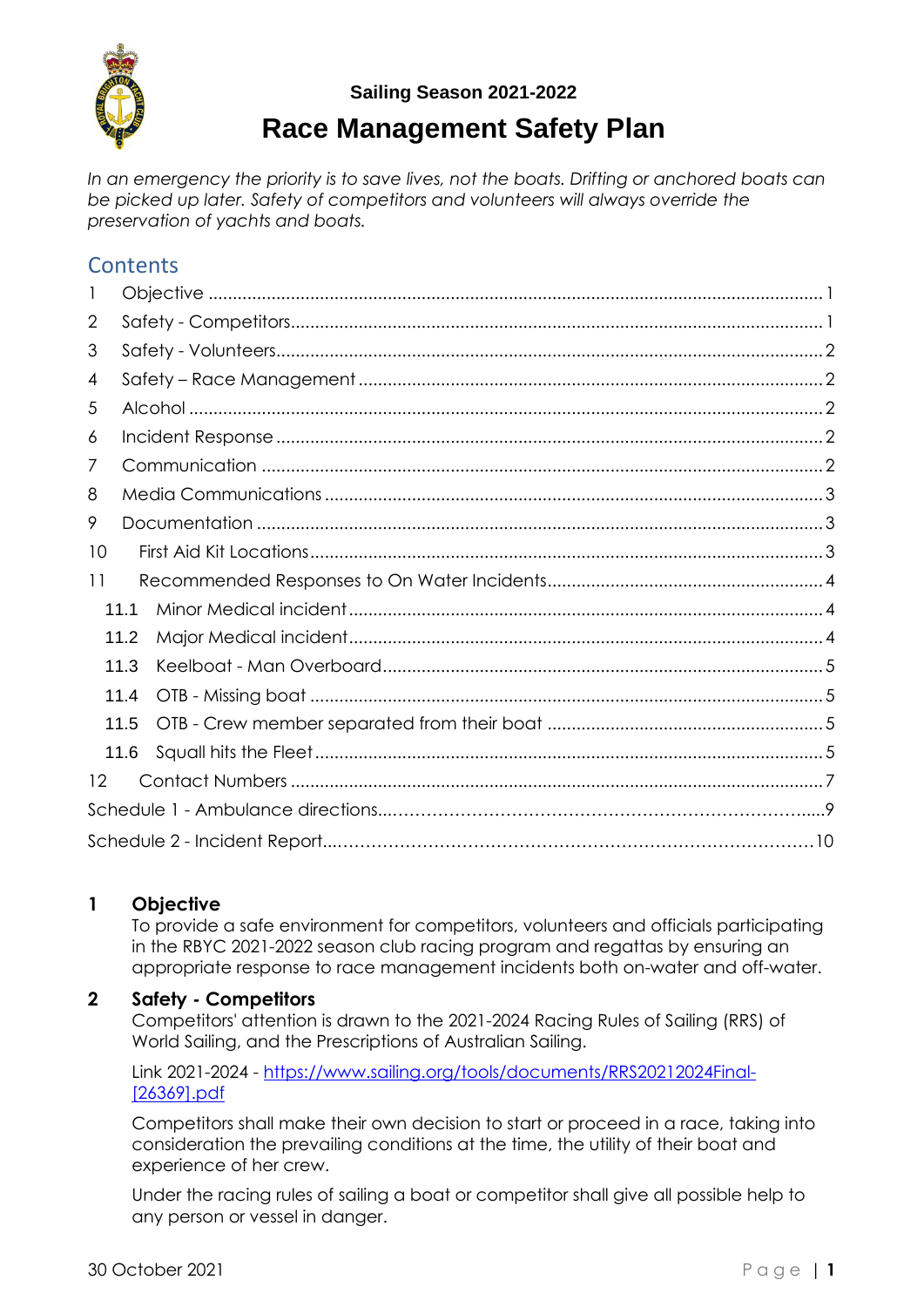

### **Race Management Safety Plan**

The latest weather forecast from the Bureau of Meteorology will be available on the bom.com.au website.

Minimum safety categories required for each boat competing in each race shall be outlined in the RBYC Sailing Program 2021-2022.

#### <span id="page-1-0"></span>**3 Safety - Volunteers**

All volunteers will abide by the RBYC Codes of Conduct and place the safety of themselves and welfare of participants above all else and accept responsibility for their actions.

#### <span id="page-1-1"></span>**4 Safety – Race Management**

All on-water volunteers before commencement of racing will attend a daily briefing conducted by the Race Officer.

The pre-race briefing shall include information on the following:

- Current and expected weather conditions
- Local safety information

The Race Officer will ensure that sufficient personnel with appropriate skills are available to ensure the safety of the competitors and volunteers prior to racing each day, by liaising with the RBYC Sailing Office.

Each rescue boat should have a minimum of two people. We are prepared to alter this to 1 person for Covid Safe reasons. The Skipper shall be licensed to drive the boat. The crew member shall be prepared to enter the water if required and be capable of picking up people from the water and managing damaged boats.

Rescue boats drivers and crews will wear PFD's at all times when afloat.

Rescue boat drivers will also have the kill cord attached to them, while the vessel is under power.

#### <span id="page-1-2"></span>**5 Alcohol**

All Race Management Boats will be alcohol free zones at all times.

#### <span id="page-1-3"></span>**6 Incident Response**

The Race Officer is responsible for the management of on-water incidents including normal rescue procedures in the expected conditions through to emergency events requiring outside assistance.

The Race Officer may request assistance for on-water incidents from the Sailing Office, or further intervention from relevant authorities such as the Police / Water Police / Fire Brigade.

#### **In the case of a missing person / yacht, immediate contact will be made with the Victoria Water Police – 9399 7500**.

The Water Police Squad is the State Search and Rescue Authority for Victoria under the National Search and Rescue Agreement between the Federal Government and the various State Governments. The Rescue Co-Ordination Centre (RCC) is located at the Water Police Squad Headquarters, Williamstown and co-ordination of Marine Search and Rescue (SAR) operations is conducted by qualified staff at the RCC.

#### <span id="page-1-4"></span>**7 Communication**

All race management/rescue boats shall have a working VHF radio on board.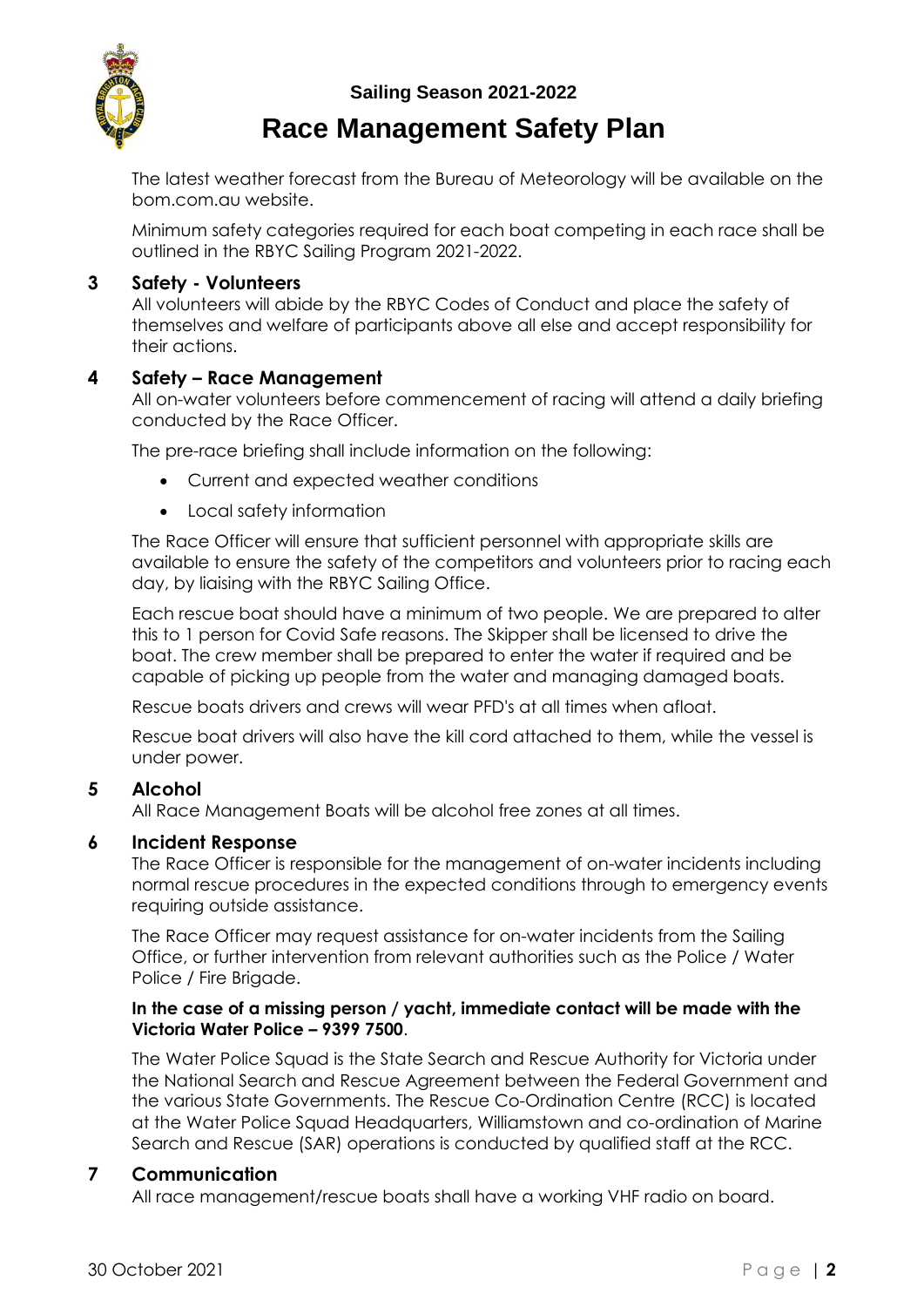### **Race Management Safety Plan**

Key Personnel will carry a mobile phone at all times. Key Personnel will be given a list of all applicable phone numbers.

A list of key personnel and emergency phone numbers will be carried on each race management boat.

#### <span id="page-2-0"></span>**8 Media Communications**

No volunteer or staff member shall speak with the media regarding an incident.

The General Manager or in his absence a Flag Officer will be appointed as the media spokesperson.

#### <span id="page-2-1"></span>**9 Documentation**

An Incident Report form is required to be completed for every incident – both onwater and off-water

The Incident Report form can be completed electronically via the RBYC Website or via a hard copy file available from each race management/rescue boat or the RBYC Sailing Office.

All Incident Report forms shall be filed by the Race Officer unless the electronic form has been used.

The Race Officer, Club Captain, General Manager and Boating Manager shall review all incidents and ensure that any follow up action required is completed.

#### <span id="page-2-2"></span>**10 First Aid Kit Locations**

First Aid kits are available:

- In the RBYC clubhouse
	- o In the Jock Sturrock Centre, on the right side of the entrance to the classroom/kitchen.
	- o In the RBYC Sailing Office.
- On all on-water race management boats.
	- o Harry T & Redeemer have large first aid kits and rhibs have small first aid kits
	- o All on-water race management boats shall have a thermal space blanket and a sharp knife.
- In the First Aid cupboard on the hard stand

Defibrillators (AEDs) are available:

- on the wall in the clubhouse near the entrance to the change rooms on the ground floor.
- In the First Aid cupboard on the hard stand

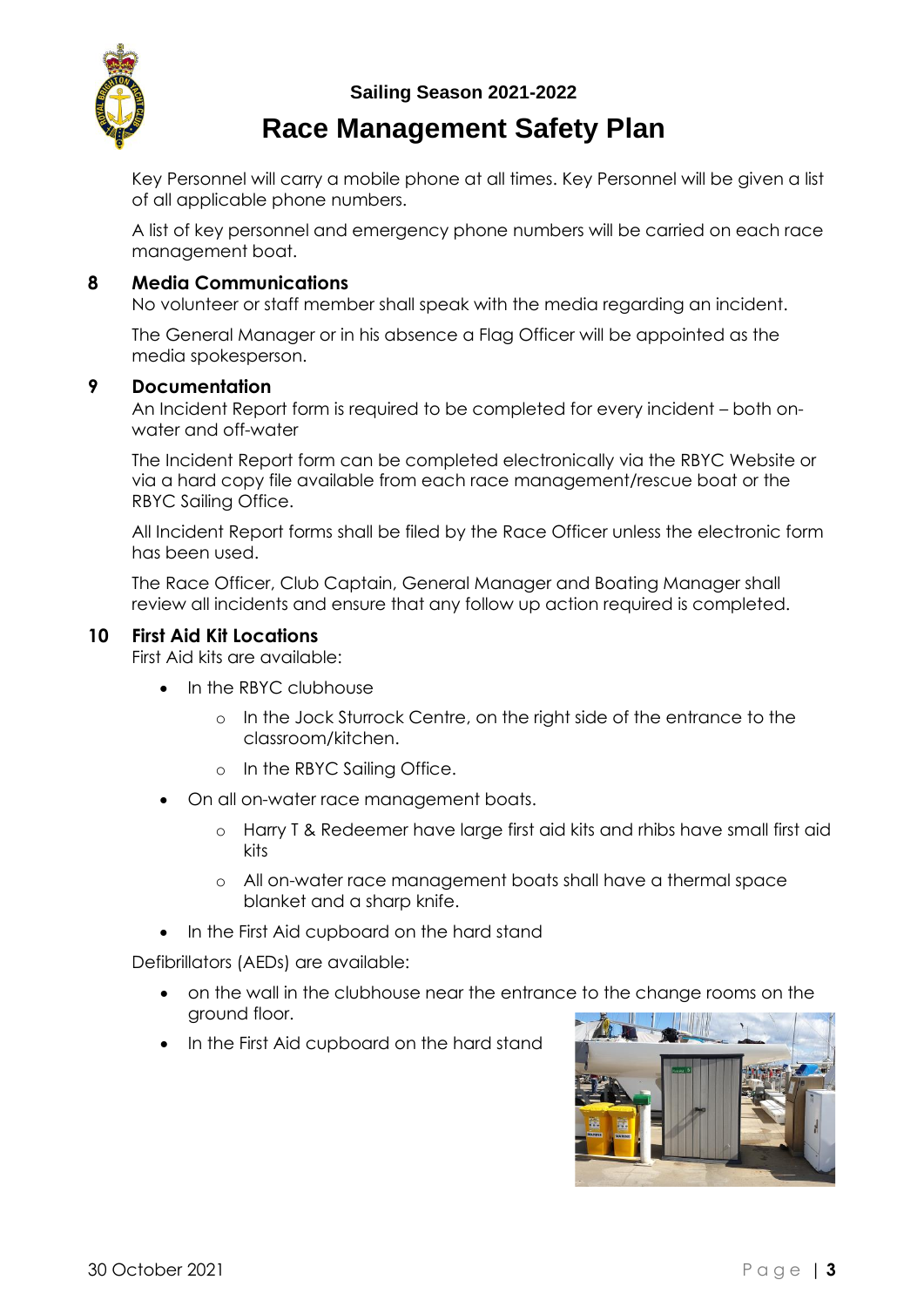

#### <span id="page-3-0"></span>**11 Recommended Responses to On Water Incidents**

Note that these responses are guidelines only and it is the responsibility of the RO to determine the level of risk involved and the level and urgency of assistance required. E.g. a young Laser sailor wearing a wetsuit and PFD separated from their boat in the middle of summer is a completely different situation to a 70-year-old keelboat sailor overboard and unconscious in the middle of winter on an outer racecourse.

It is recommended that the RO turn on their voice recorder when they first become aware of an incident to aid in any post incident review.

#### <span id="page-3-1"></span>**11.1 Minor Medical incident**

- Rescue boat advises RO of the type of incident, and if further assistance is required either on water or on shore.
- RO to arrange onshore assistance if required.
- Onshore staff to collect first aid kit and meet the rescue boat either on the beach or on the hard stand.

#### <span id="page-3-2"></span>**11.2 Major Medical incident**

- Rescue boat advises RO of the type of incident, and if further assistance is required either on water or on shore.
- RO to contact onshore staff to arrange an ambulance. If no office staff or Officer of the Day are available onshore, the controlling officer to contact the Ambulance directly on 000.
- Ideally a mobile phone number to be provided to Ambulance operator so that they can talk directly to the person with the best knowledge of the condition of the patient.
- Keys to the pier are located at the following locations:
	- In the club office behind the receptionist's desk (the first desk on the left as you enter the office). The keys are located on a hook under the shelf on the desk.
	- o In the downstairs café located on the staff noticeboard. talk to a staff member to access these keys.
- The following individuals also have pier keys:
	- o Philip Hall General Manager 0437 454 998
	- o Chad Humphrey Sailing Co-ordinator 0418 966 587
	- o Laura Thomson OTB Co-ordinator 0428 229 377
- Onshore staff to collect first aid kit and/or defibrillator and meet the rescue boat either on the beach or on the low landing if conditions permit. If conditions unsuitable the hard stand is a sheltered alternative.
- Onshore staff to have people onshore to direct the ambulance to the south gate and open the gate.
- Person calling the ambulance needs to follow ambulance directions document (schedule 1) when describing the location of the incident/where assistance is required.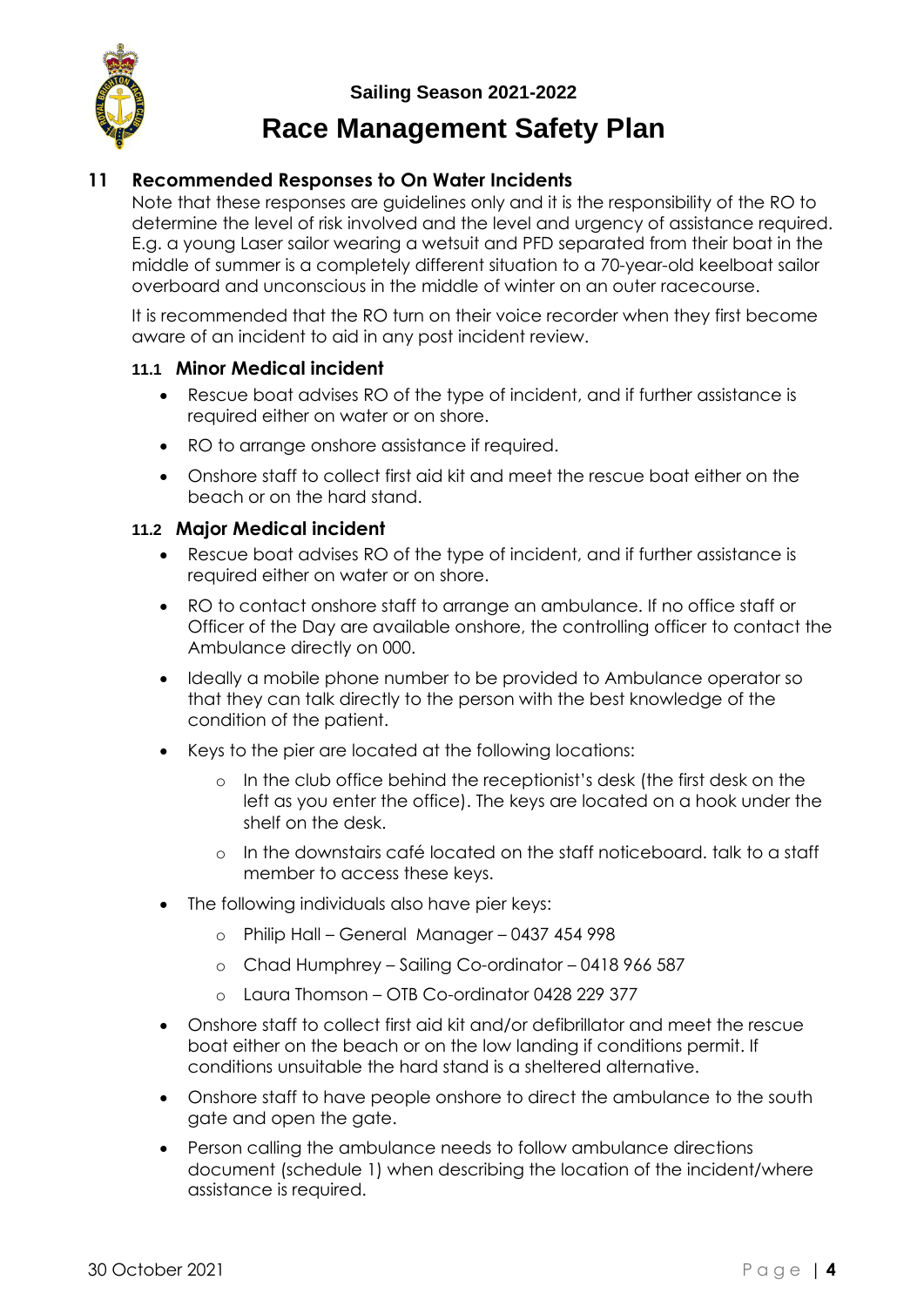

#### <span id="page-4-0"></span>**11.3 Keelboat - Man Overboard**

- Nearby boats, both rescue boats and other yachts that are able to assist to put their MOB procedure into action.
- RO to immediately dispatch the nearest rescue boat. If there is a rhib on the water they should also be dispatched, even if they are not the closest rescue boat.
- All rescue boats to be on standby until the MOB has been resolved.
- Any nearby yachts with inexperienced crew or who are not able to assist are to keep clear of boats involved in the MOB retrieval.
- After retrieval, the crew member is to be assessed for hypothermia.
- If a significant number of rescue boats are involved in the rescue, racing may need to be abandoned.
- Call 000 if the situation is considered life threatening or there is risk of serious injury.

#### <span id="page-4-1"></span>**11.4 OTB - Missing boat**

- Check with the Tower/Beach to see if the boat has returned to shore unnoticed.
- Request that the beach crew look for the boat on shore and potentially call the sailor's contact number if the person could have left the club with their boat.
- If there are serious concerns for the boat's safety (e.g. strong conditions), abandon racing, send all boats ashore immediately, call the Water Police and commence a search with all available rescue craft.
- Onshore team to check sign off register for all boats as they return to shore.
- Onshore team to call the sailor's emergency contact number to verify that the person has not returned to shore and left the club.

#### <span id="page-4-2"></span>**11.5 OTB - Crew member separated from their boat**

- The nearest rescue boat to be dispatched to standby if crew has been separated from the boat.
- Crew member to be retrieved from the water if, in the view of the rescue boat, the crew will be unable to return to the boat, or if there is a risk of hypothermia.
- If crew member is not immediately within view, all available rescue boats then to be dispatched to search.
- If not found immediately, abandon racing, send all boats ashore and call the Water Police to assist in the search.

#### <span id="page-4-3"></span>**11.6 Squall hits the Fleet**

- RO or Tower to take control of the situation. If the Tower is well staffed and has a full view of the race course, it is recommended that control be handed to the Tower.
- If there are only a small number of boats requiring assistance, each rescue boat can take two or three boats in tow.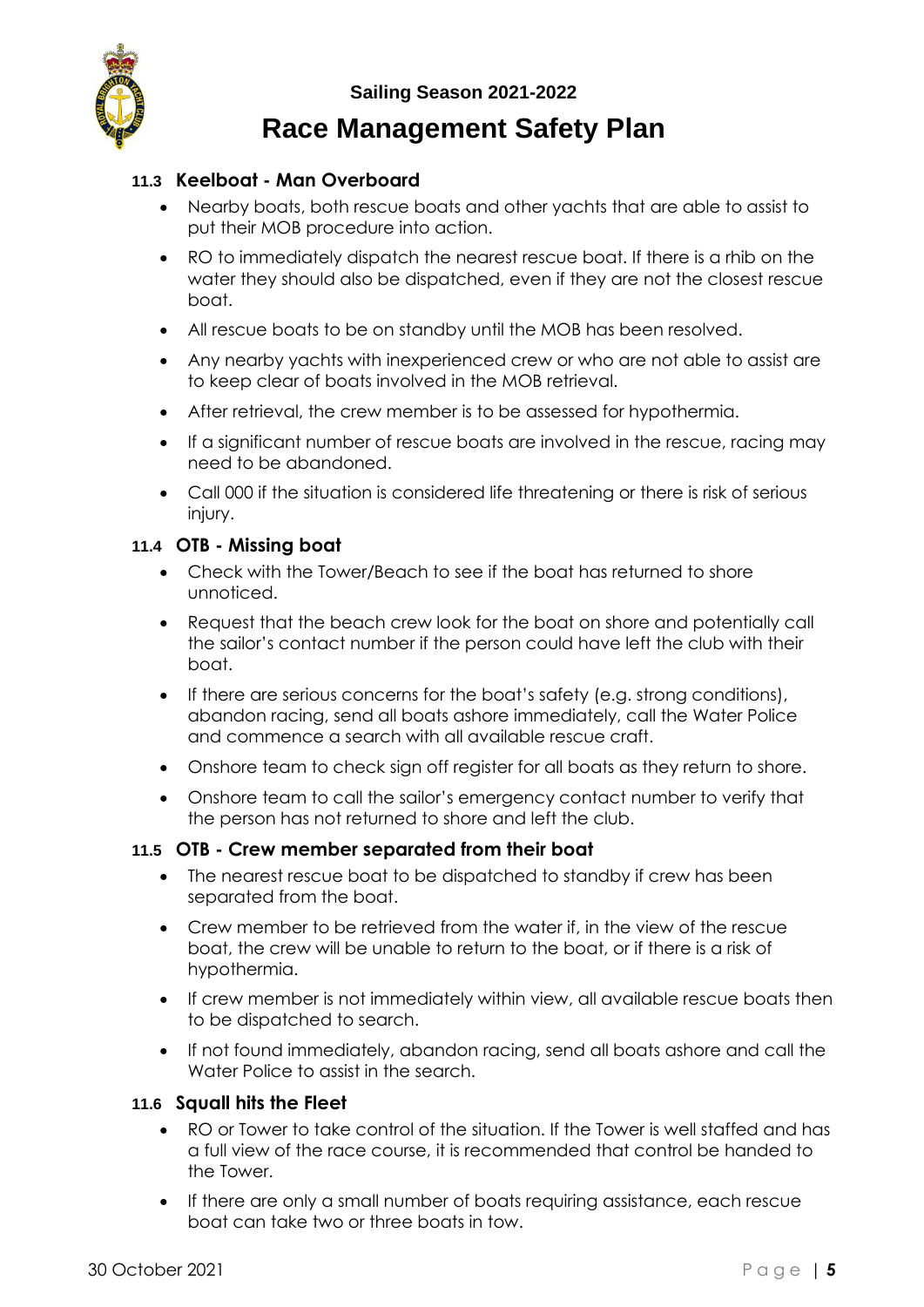- If there are significantly more boats capsized it is important to prioritise responses. Two older teenagers sitting on an upturned 49er waiting for the squall to pass may only require a drive by and a wave to check that they are OK, while less experienced Optimists may require more immediate assistance and reassurance.
- The first response is to look for the number of "heads in the water". Two heads next to an overturned 420 probably means that there is no immediate cause for concern. Any boat without the required number of crew visible should attract immediate attention.
- A boat drifting towards a dangerous shore should also be prioritised and taken in tow, but if not possible, the crew removed from the boat.
- If a crew is removed from a boat by a rhib, they can often be transferred to a larger boat to free up the rhib for further rescues.
- Keeping one of the removed crew on the rescue boat may also be of benefit as an extra pair of hands, and particularly if they are in a wetsuit and can swim to assist others.
- When a crew is removed from a boat, the preferred method to indicate that the crew is safe is to attach "Crew Safe" tape to the rudder area. However, this is not always achievable.
- When a crew is removed from a boat that a call is also made to the controlling officer that "Crew of 420 number 53215 have been removed from their boat". Any other rescue boat finding this boat without crew can then call for confirmation if Crew Safe tape is not visible.
- Be aware of entrapment issues. There is a higher risk of entrapment with trapeze boats and more so with catamarans. A sharp knife may be required to cut lines, cut a trapeze harness, or a trampoline in the case of a catamaran.
- Onshore staff to closely monitor sign off register. One person to stand by the sign off sheets, and "tick" off people as they are observed coming safely ashore as it may take them several minutes to secure their boat and come in to sign off. If in radio contact, mark off next to boats where crew have been safely lifted from their boat. This should be the point of contact to advise RO when all boats are safely on shore.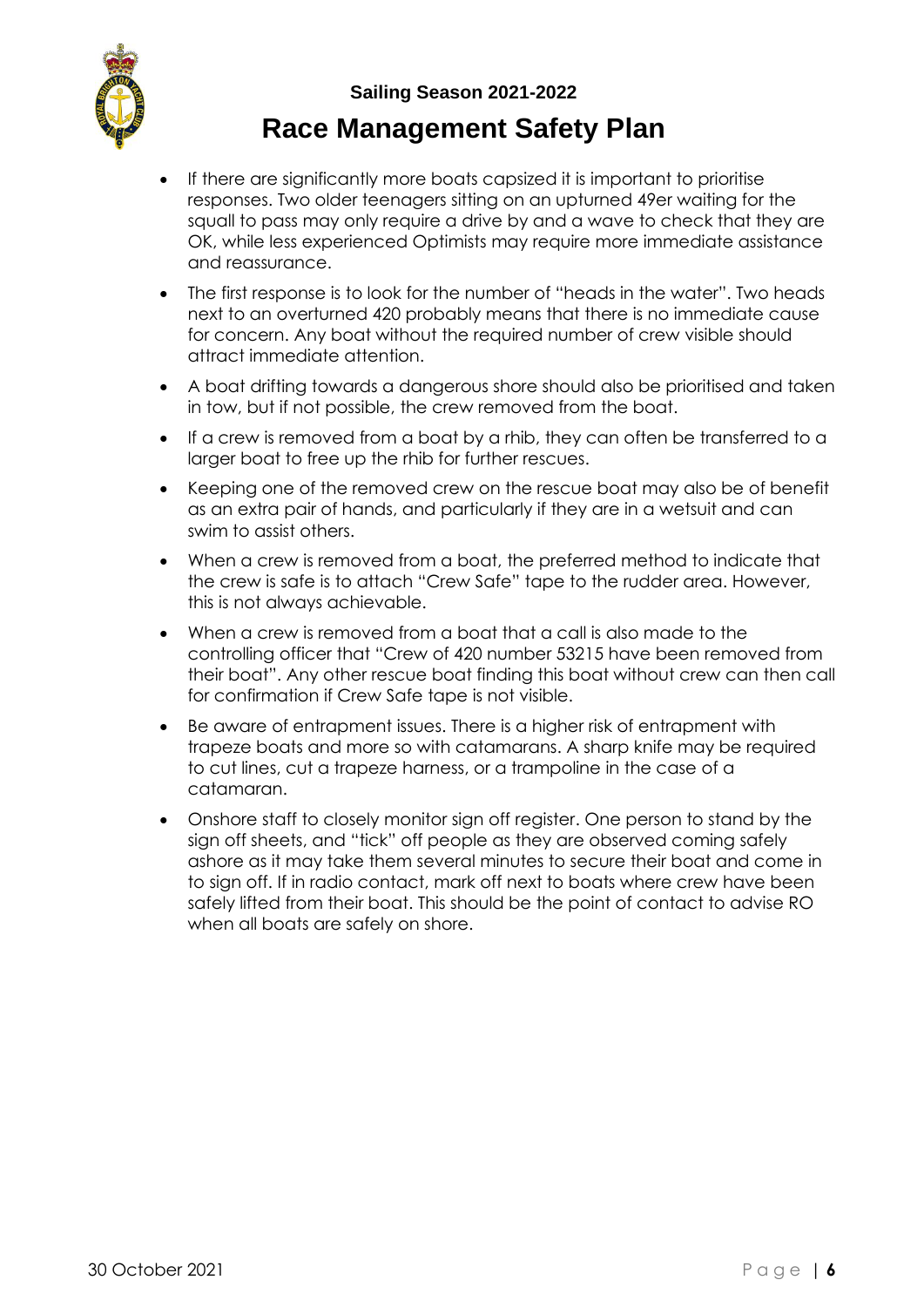

# **Race Management Safety Plan**

### <span id="page-6-0"></span>**12 Contact Numbers**

| Race Control Tower Call Sign                            | "Brighton Tower"      | <b>VHF 77</b> |
|---------------------------------------------------------|-----------------------|---------------|
| On water RO                                             | "Harry T",            | <b>VHF 77</b> |
|                                                         | "Redeemer"            |               |
| <b>RBYC Office</b>                                      | "Brighton Base"       | <b>VHF 77</b> |
| <b>Jock Sturrock Centre/Beach</b>                       | "Brighton Beach"      | <b>VHF 77</b> |
| <b>RBYC Commodore</b>                                   | Peter Strain          | 0418 530 385  |
| Club Captain                                            | <b>Brett Heath</b>    | 0434 359 050  |
| <b>Vice Commodore</b>                                   | John Mooney           | 0409 952 711  |
| General Manager                                         | Philip Hall           | 0437 454 998  |
| Sailing Co-ordinator                                    | Chad Humphrey         | 0418 966 587  |
| <b>OTB Co-ordinator</b>                                 | Laura Thomson         | 0428 229 377  |
| <b>RBYC Maintenance</b>                                 | <b>Brendan Fisher</b> | 0448 588 801  |
| <b>Ambulance / Police / Fire</b>                        |                       | 000           |
| <b>Water Police Williamstown</b>                        |                       | 9399 7500     |
|                                                         |                       | <b>VHF 16</b> |
| <b>BOM Duty Forecaster</b>                              |                       | 9669 4981     |
| Port of Melbourne Control - (call on VHF<br>channel 12) |                       | 9644 9710     |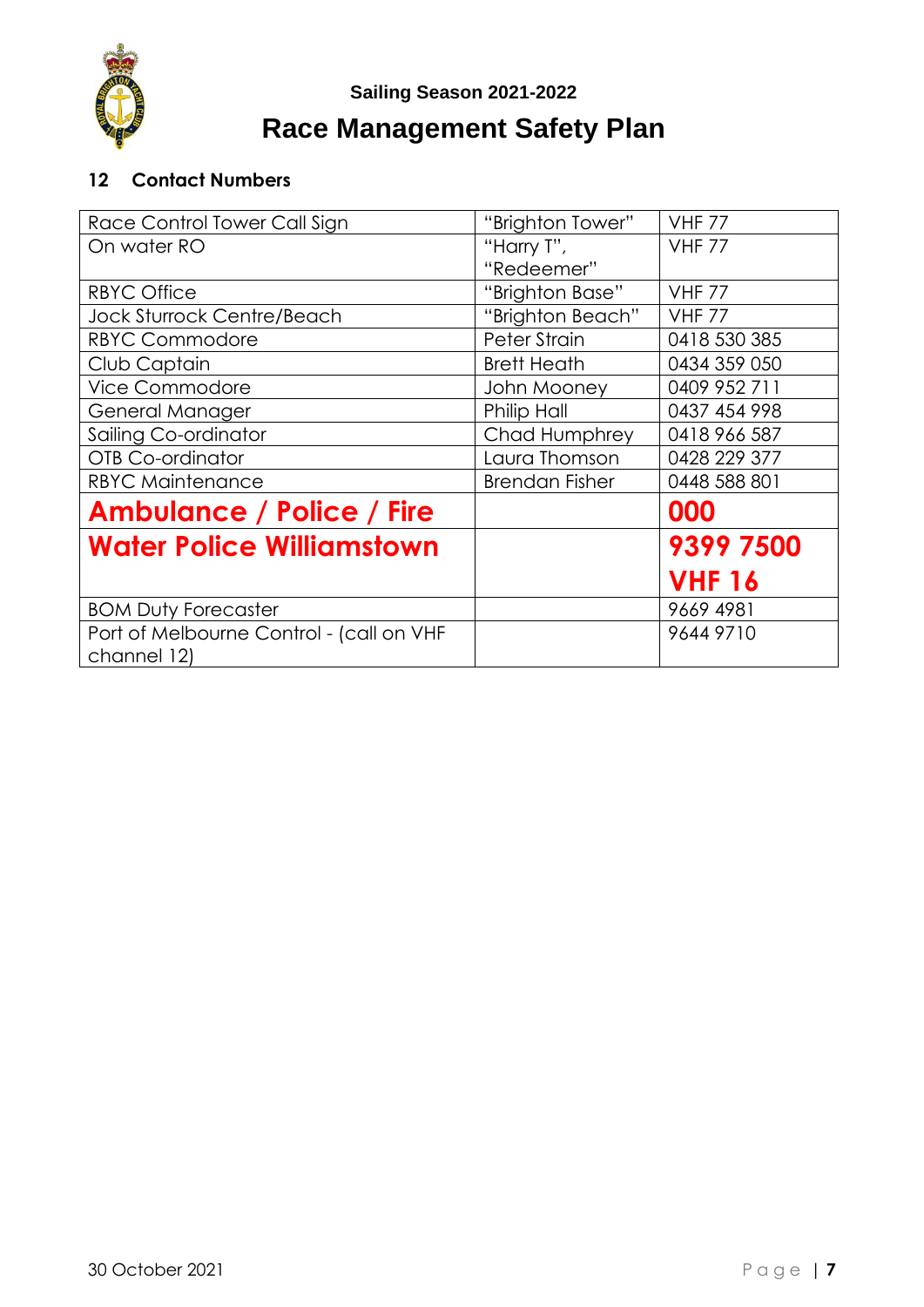

| Coast<br>Guard                 | Victoria HQ<br>Sandringham<br>St Kilda<br>Werribee<br>Geelong<br>Queenscliff<br>Hastings<br>Safety Beach<br>Frankston<br>Carrum | 9598 9092<br>9598 7003<br>9525 3714<br>9742 1502<br>5278 8440<br>5258 2222<br>5979 3322<br>5981 4443<br>9781 5198<br>97727638 | 24hr SAR call out<br>24hr SAR call out<br>661<br>24hr SAR call out<br>0428 352 653<br>24hr SAR call out<br>475<br>772 | 24hr SAR call out 0417 012<br>24hr call for emergencies<br>24hr SAR call out 0417 533<br>24hr SAR call out 0417 765 |  |
|--------------------------------|---------------------------------------------------------------------------------------------------------------------------------|-------------------------------------------------------------------------------------------------------------------------------|-----------------------------------------------------------------------------------------------------------------------|---------------------------------------------------------------------------------------------------------------------|--|
| <b>State Emergency Service</b> |                                                                                                                                 |                                                                                                                               |                                                                                                                       | 132 500                                                                                                             |  |
| Hospital /<br>Medical          | The Alfred<br>Hospital<br>Sandringham<br>Hospital<br>Local Medical<br>Centre<br>Southend<br>Medical                             | Hospital<br>(Emergency)<br>193 Bluff Road<br>Sandringham<br>Hampton                                                           | Melbourne The Alfred<br>245 Hampton Street                                                                            | 9076 3405<br>9076 2000<br>9076 1000<br>95987688                                                                     |  |
|                                | Poisons Hotline                                                                                                                 |                                                                                                                               |                                                                                                                       |                                                                                                                     |  |
|                                | <b>Bureau Of Meteorology</b>                                                                                                    |                                                                                                                               |                                                                                                                       |                                                                                                                     |  |
|                                | <b>Marine Forecasts</b>                                                                                                         |                                                                                                                               |                                                                                                                       |                                                                                                                     |  |
|                                | Severe Weather                                                                                                                  |                                                                                                                               |                                                                                                                       |                                                                                                                     |  |
|                                | Port Phillips Sea Pilots                                                                                                        |                                                                                                                               |                                                                                                                       |                                                                                                                     |  |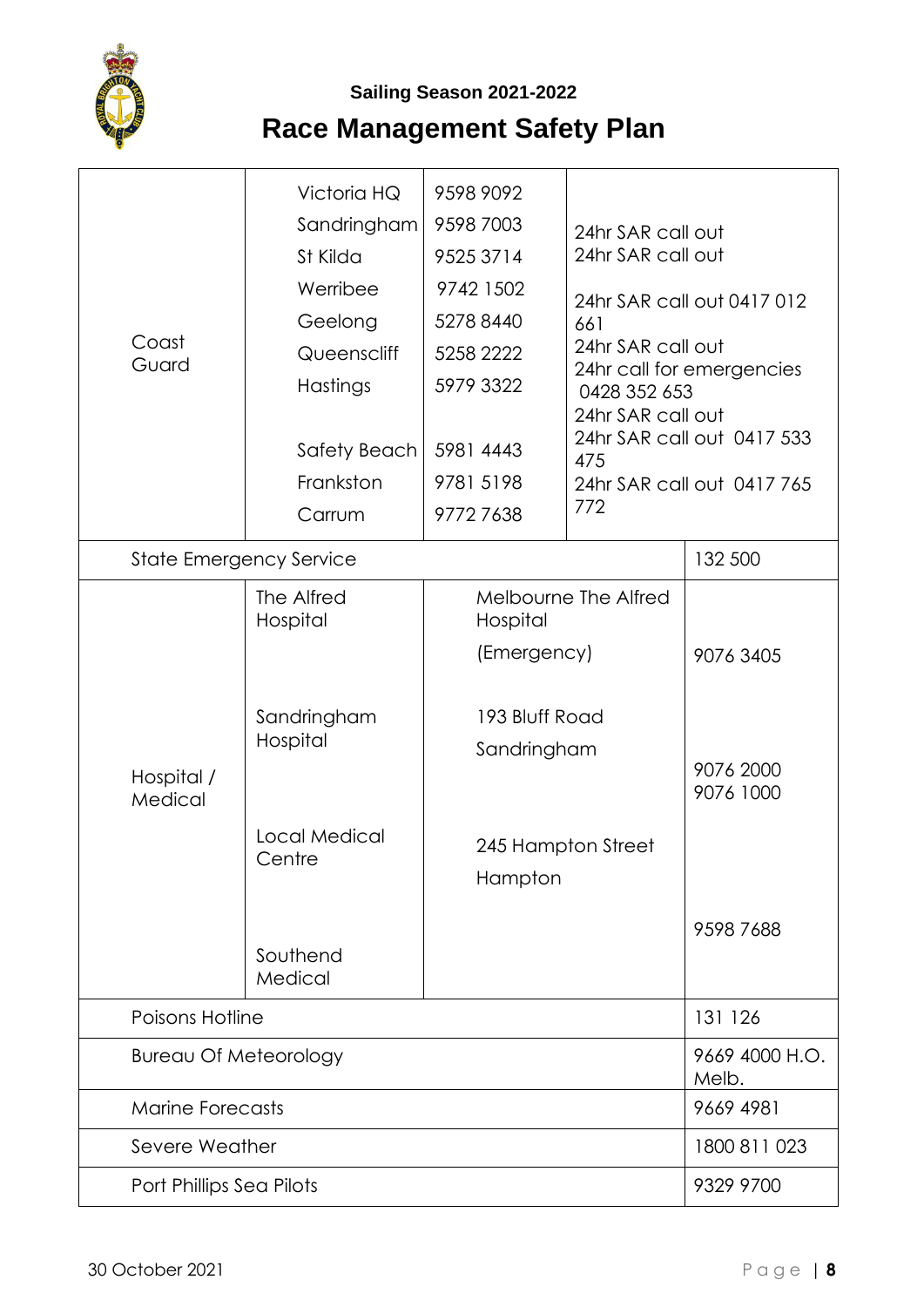

# **Race Management Safety Plan**

| Queenscliff Pilot Station                    | 5258 1400<br>VHF ChI 12                   |                                              |
|----------------------------------------------|-------------------------------------------|----------------------------------------------|
| Australian Maritime Safety                   | Melbourne<br>Office<br>24 hour<br>contact | 03 8612 6000<br>1300 555 555                 |
| Australian Search and Rescue & Oil<br>Spills | 1800 641 792<br>Maritime S/R              |                                              |
| Australian Sailing Victoria                  | 03 9597 0066                              |                                              |
| Australian Sailing                           | 02 8424 7400                              |                                              |
| Ocean Racing Club of Victoria                | Race<br>mobiles                           | 03 9689 1622<br>0418 396 465<br>0418 396 605 |
| <b>EPA-Fuel/Chemical Spills</b>              |                                           | 1300 372 842                                 |

Schedule 1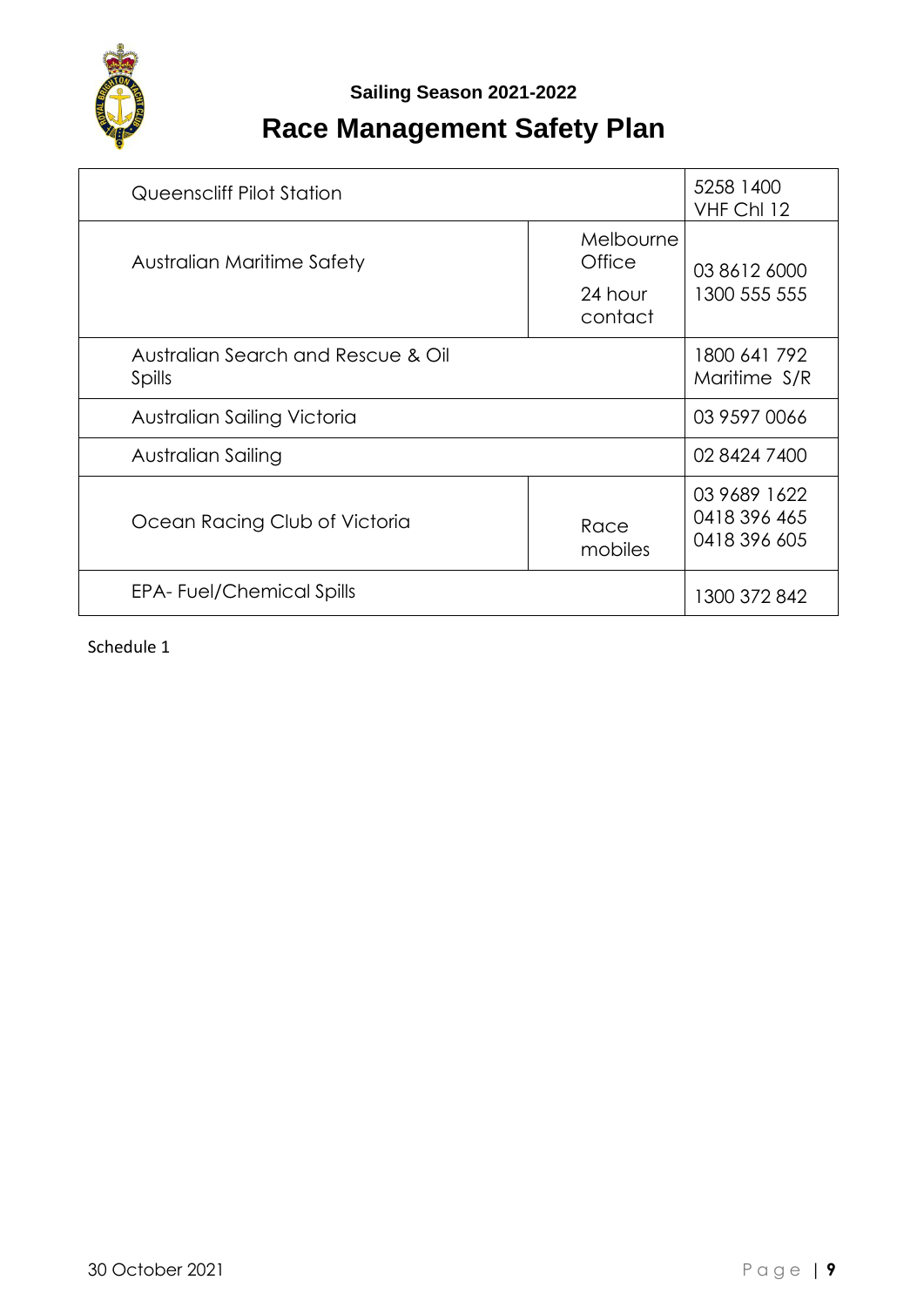

#### **13 Ambulance Directions**

Call any ambulances that need to travel to the hardstand / marina in the following manner:

*"An ambulance is required at Royal Brighton Yacht Club, located at 253 Esplanade, Brighton opposite Grosvenor Street. The ambulance needs to enter via the Brighton Sea Baths car park and travel over the Pier to the marina. Our staff or a volunteer will be in the street to flag down and escort the ambulance to the marina with a key to drop the bollard which stops vehicles from accessing the Pier"* 

Note: The ambulance system does not recognise the green plaque number on the pier which is rarely used as general locator for water police etc.

Call any ambulances that need to travel to the clubhouse or yard in the following manner:

#### *"An ambulance is required at Royal Brighton Yacht Club, located at 253 Esplanade, Brighton opposite Grosvenor Street. Our staff or a volunteer will be in the street to flag down and escort the ambulance to the closest location"*

Note: For ambulances to the Club we are simply to use 253 Esplanade, Brighton but again it helps to have someone flag the ambulance down from outside given multiple access points, ie via catering entrance to the front door, or via Club entrance to rear whichever is the better.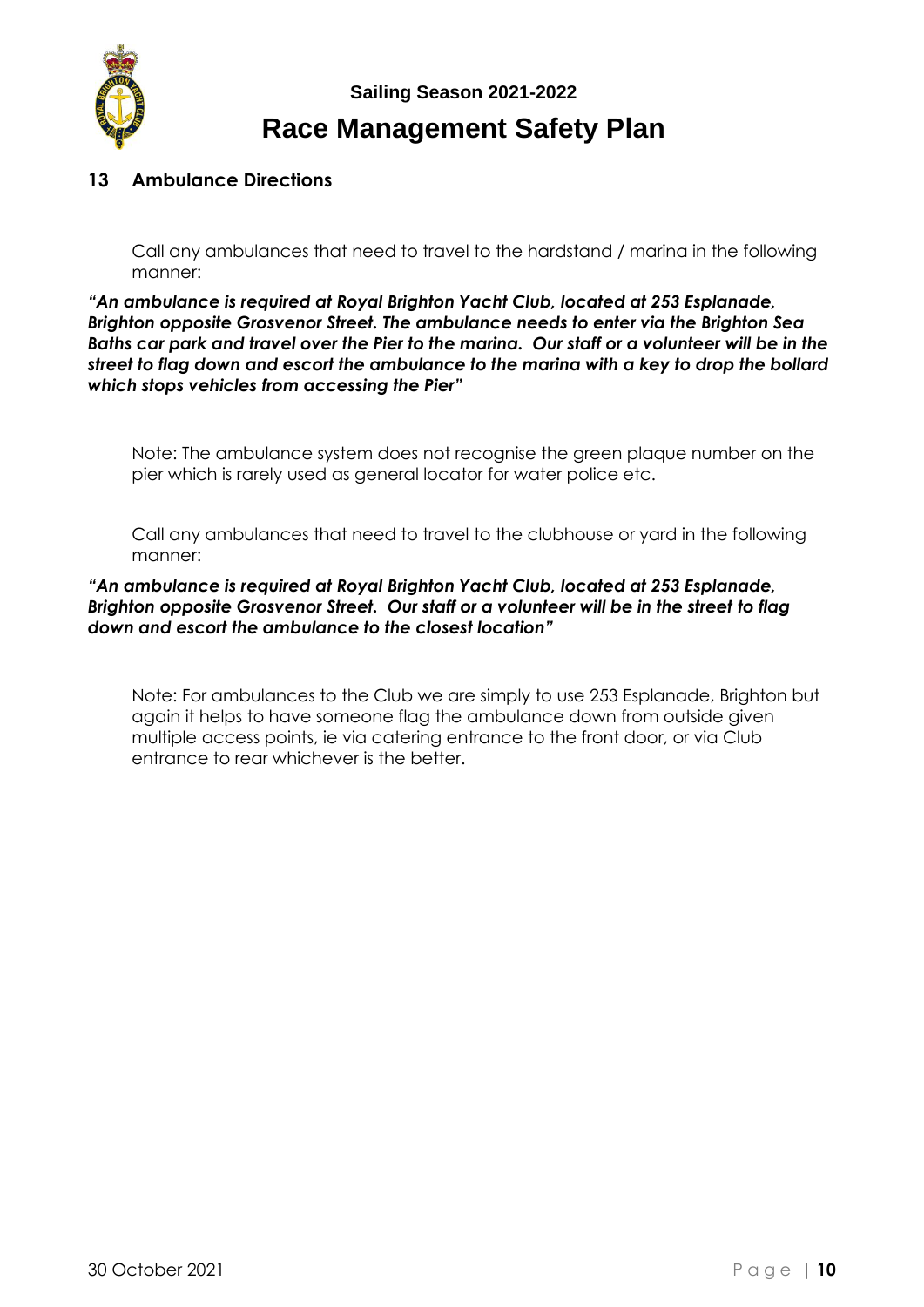

| Schedule 2<br><b>Incident Report</b>           |                  |              |              |  |  |  |
|------------------------------------------------|------------------|--------------|--------------|--|--|--|
| Date                                           |                  |              |              |  |  |  |
| Time                                           |                  |              |              |  |  |  |
| Reported By                                    |                  |              |              |  |  |  |
| <b>Description of Incident</b>                 |                  |              |              |  |  |  |
|                                                |                  |              |              |  |  |  |
|                                                |                  |              |              |  |  |  |
|                                                |                  |              |              |  |  |  |
|                                                |                  |              |              |  |  |  |
|                                                |                  |              |              |  |  |  |
| <b>Action Taken</b>                            |                  |              |              |  |  |  |
|                                                |                  |              |              |  |  |  |
|                                                |                  |              |              |  |  |  |
|                                                |                  |              |              |  |  |  |
|                                                |                  |              |              |  |  |  |
| Race Officer Notified                          | Yes/No           | Time         | Date         |  |  |  |
| <b>GM Notified</b>                             | Yes/No           | Time         | Date         |  |  |  |
| Club Captain Notified<br><b>Other Notified</b> | Yes/No<br>Yes/No | Time<br>Time | Date<br>Date |  |  |  |
| <b>Race Officer Comments</b>                   |                  |              |              |  |  |  |
|                                                |                  |              |              |  |  |  |
|                                                |                  |              |              |  |  |  |
|                                                |                  |              |              |  |  |  |